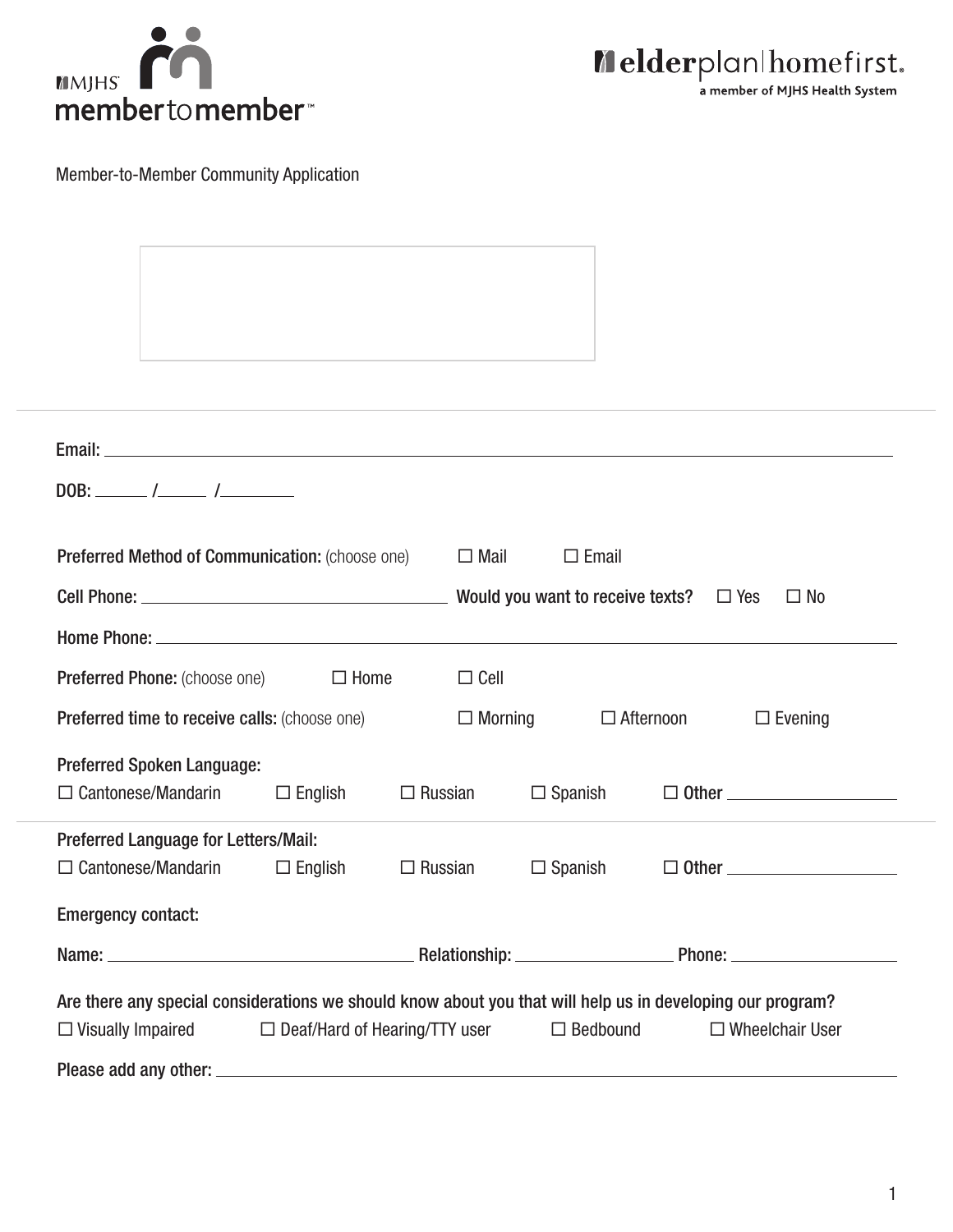



Member-to-Member Community Application

We are currently offering programs that do not require in-person contact with other members due to COVID-19. Please check off all of the programs that interest you:

| $\Box$ Friendly Chats   | $\Box$ Dance & Exercise Classes |
|-------------------------|---------------------------------|
| $\Box$ Virtual Games    | $\Box$ Meditation               |
| $\Box$ Virtual Concerts | $\Box$ Cooking Classes          |
| $\Box$ Chair Yoga       | $\Box$ Health Education         |

In the future, when it is once again safe for our members to come together for in-person activities, we plan on expanding the programs we offer. To help us start planning, please check off which of the following activities would be of interest to you:

| $\Box$ Grocery Delivery   | $\Box$ Translation Support              |
|---------------------------|-----------------------------------------|
| $\Box$ In Person Chats    | $\Box$ In Person Games                  |
| $\Box$ Neighborhood Walks | $\Box$ Reading to the Visually Impaired |

Any other suggestions for activities? Please List Below: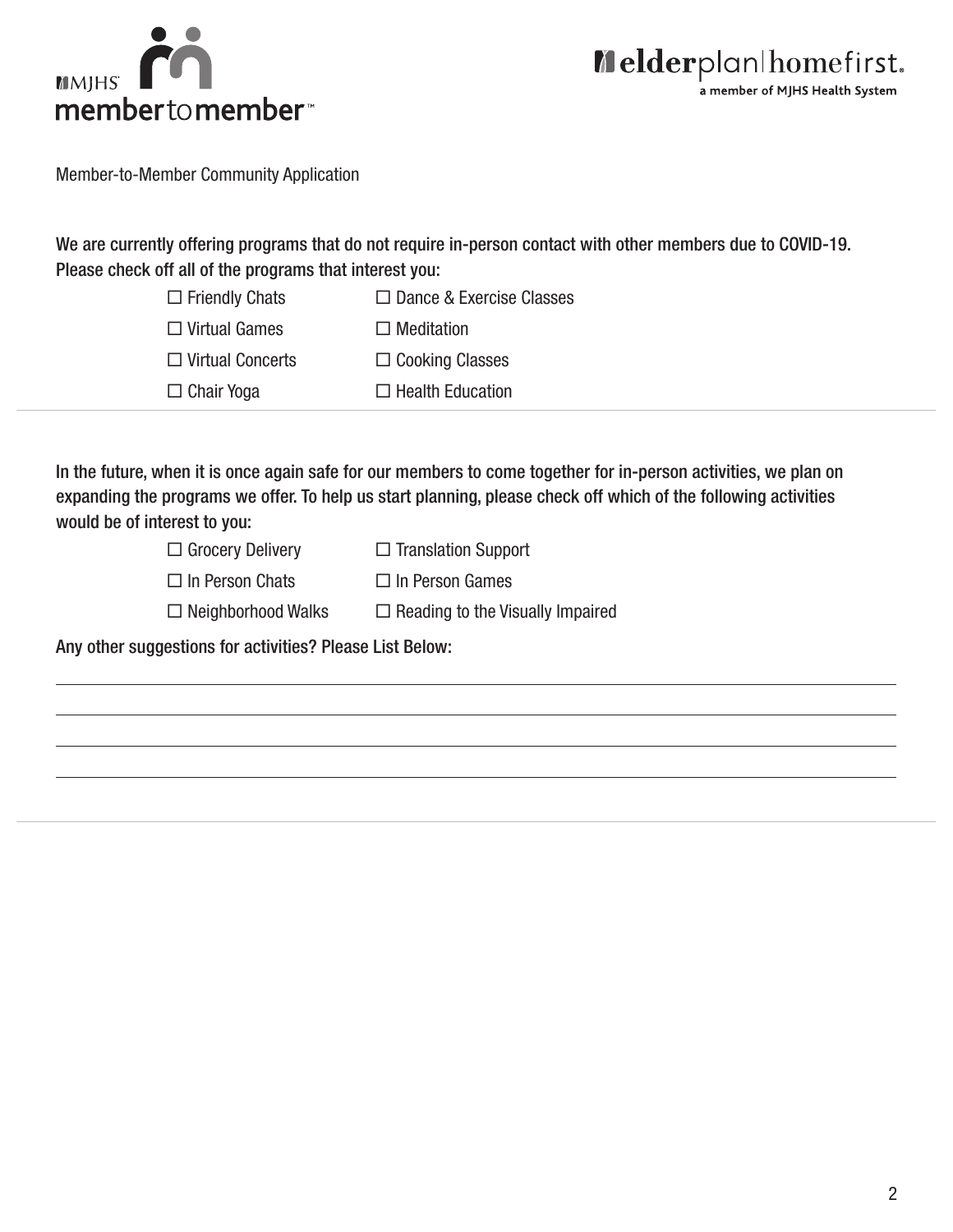



Member-to-Member Community Application

## Tell Us About Yourself!

Answering these questions will help us find the best partner for your chats and will allow us to organize activities that you may enjoy in the future.

Tell us about yourself:

|                                                                                                                                                                                                              | What do you enjoy most about your day?              |                           |                |                        |              |                             |                   |
|--------------------------------------------------------------------------------------------------------------------------------------------------------------------------------------------------------------|-----------------------------------------------------|---------------------------|----------------|------------------------|--------------|-----------------------------|-------------------|
| <b>Marital Status:</b><br>$\Box$ Single                                                                                                                                                                      | $\Box$ Married                                      | $\Box$ Separated/Divorced |                | $\Box$ Widow/Widower   |              | $\Box$ Domestic Partnership |                   |
| Hobbies: (choose one)<br>$\Box$ Knitting                                                                                                                                                                     | $\Box$ Photography                                  |                           | $\Box$ Cooking | $\Box$ Television/News |              | $\Box$ Walking              | $\Box$ Boardgames |
| $\Box$ Gardening<br>$\Box$ Reading<br>$\Box$ Journaling<br>$\Box$ Religious Activities<br>$\Box$ Music<br>$\Box$ Exercise<br>Please list any other hobbies or provide details regarding those circled above: |                                                     |                           |                |                        |              |                             |                   |
|                                                                                                                                                                                                              |                                                     |                           |                |                        |              |                             |                   |
| Do you have any pets?                                                                                                                                                                                        |                                                     | $\Box$ Yes<br>$\Box$ No   |                |                        |              |                             |                   |
| $\Box$ Blues                                                                                                                                                                                                 | What kind of music do you listen to?<br>$\Box$ Jazz | $\Box$ Country            | $\Box$ R&B     | $\Box$ Rock            | $\Box$ Disco | $\square$ Dance             |                   |
| $\Box$ Latin<br>Other:                                                                                                                                                                                       | $\Box$ Classical                                    | $\Box$ Oldies             | $\Box$ Motown  |                        |              |                             |                   |